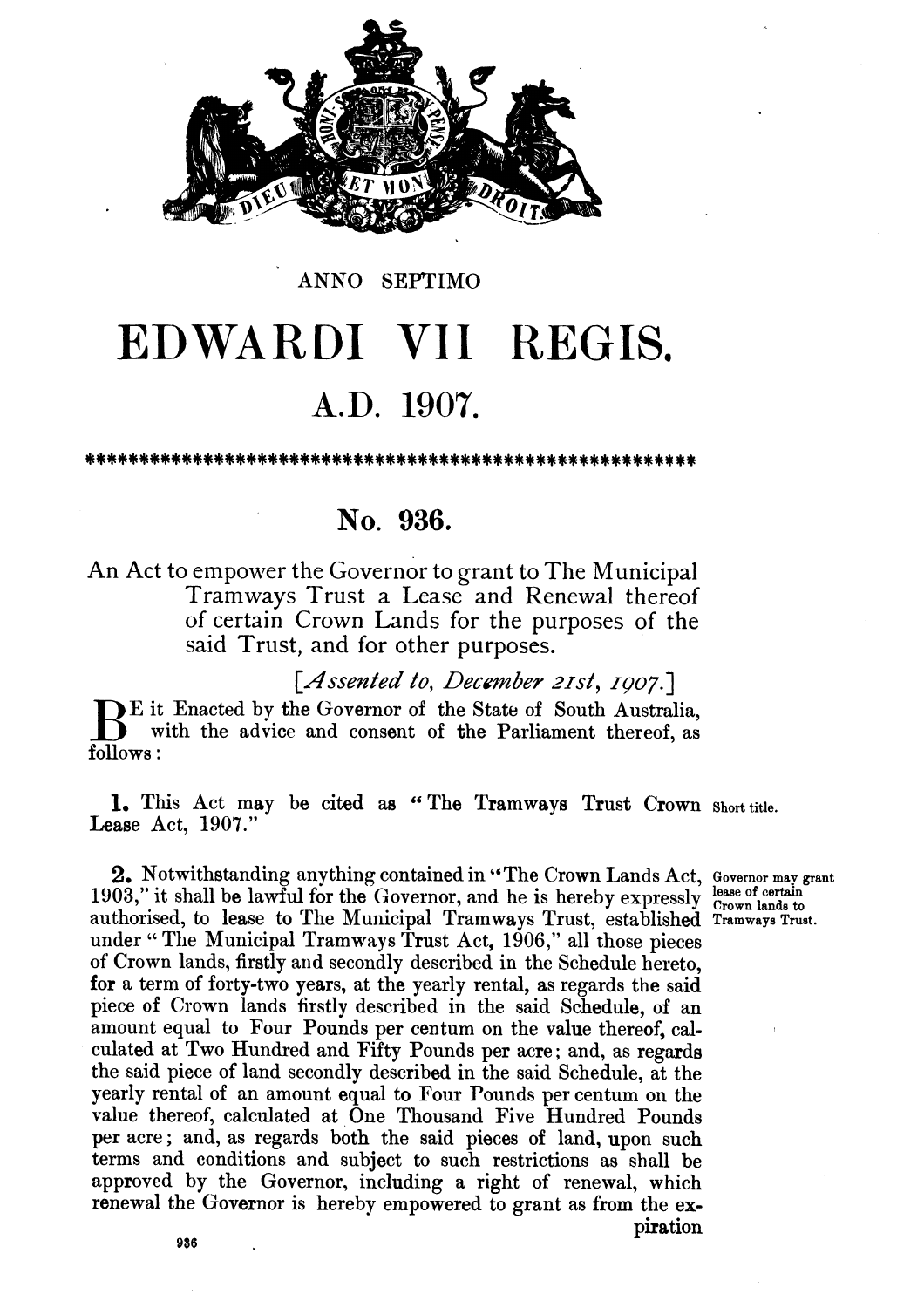### The Tramways Trust Crown Lease Act. - 1907.

piration of the said term of forty- two years for a further term of fortytwo years upon the like terms and conditions, except that the yearly rental to be reserved upon such renewal shall be an amount equal to Four Pounds per centum on the then estimated unimproved value of the said lands : Provided always that, except with the consent of the Governor, it shall not be lawful for the said The Municipal Tramways Trust to claim a renewal of one only of the said pieces of land.

In the name and on behalf of His Majesty, I hereby assent to this Bill.

GEORGE R. LE HUNTE, Governor.